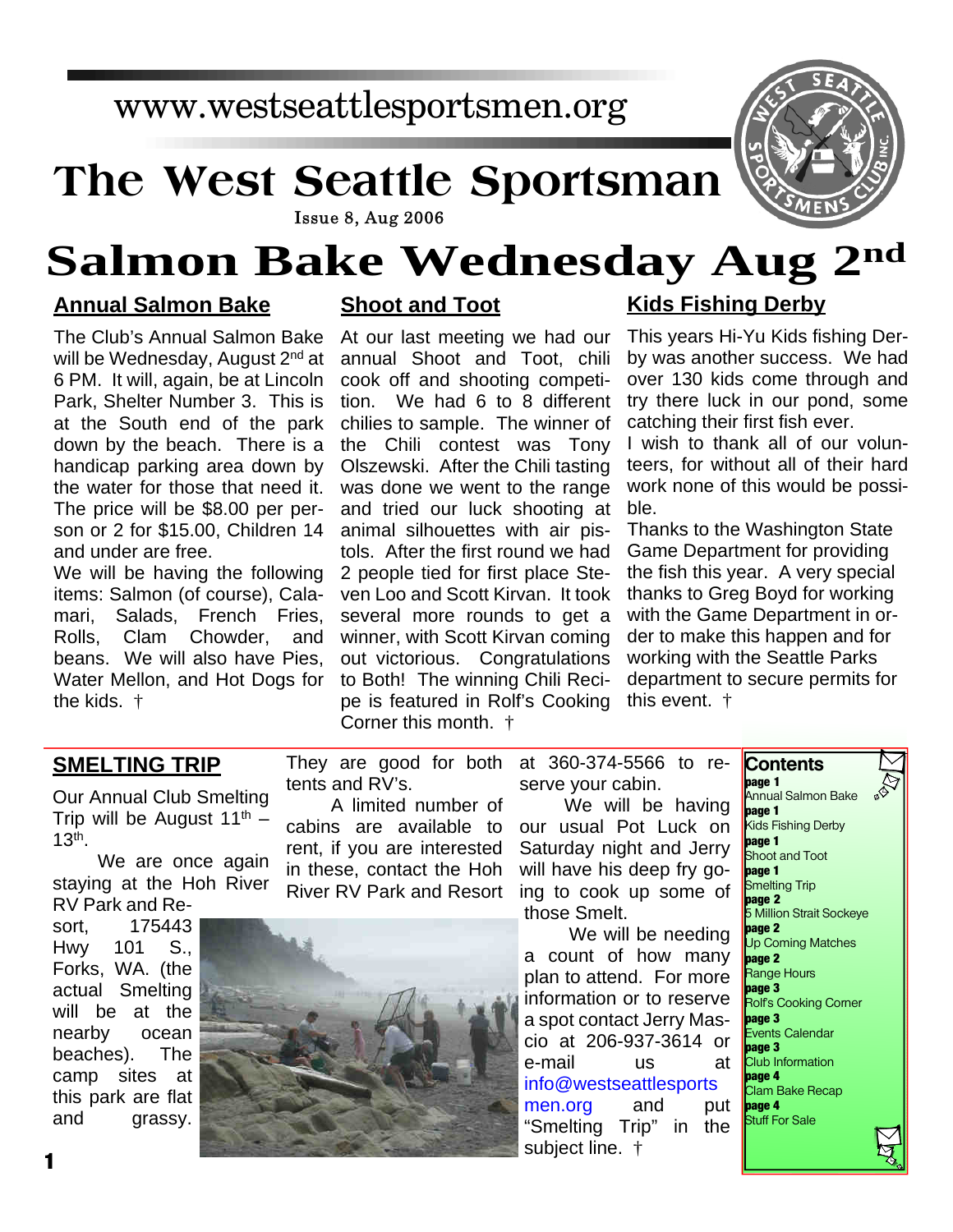#### **5 Million Strait Sockeye**

*Taken from Washington Fishing & Hunting News written by Andy Walgamott.*

This summer's "most likely to be a wildly overlooked" salmon opportunity in Washington?

"Theoretically, there's 6 million sockeye coming into the Strait of Juan de Fuca," says Steve Thiesfeld, a WD-FW biologist. "That's a lot of sockeye."

But with bigger name fish available closer to port and a lack of salty sockeye fishing know-how, most Evergreen State anglers won't be venturing out to deep water as these highly mobile salmon make their way back to B.C.'s Fraser River.

"It's certainly something we would encourage guys to do," says Thiesfeld.

**Test fishery fails:** Sockeye are something of an enigma in the salt, even though WDFW tried its hand at catching them in the mid-1990s.

"Unfortunately it was in a pink year," says Thiesfeld.

Chris Mohr at Van Riper's Resort (360-963-2334) in Sekiu recalls that a fleet of 10 boats routinely brought 40 or 50 humpies a trip back to his dock, but towards the end of the test period, crews began to dial in sockeye. "It got to the point where for every 20 humpies, we got one sockeye," Mohr says.

**BC know-how:** But our neighbors to the north have figured out - err, oot where and how to target them.

"It's certainly gaining in popularity north of the border," says Jim Gable, stock assessment chief for the Pacific Salmon Commission, which advises U.S. and Canadian salmon managers.

"We've done pretty good on them," confirms Bob Gallaugher of Gallaugher's Sports Fish Camp (250-647- 5409) in Port Renfrew, on Vancouver Island's southwestern coast.

He's discovered there are two main things to pay attention to.

"The biggest trick is early morning," Gallaugher stresses. He says that after 9:30 or 10 a.m., the bite shuts off.

The other secret is getting away from the shore: "You gotta get in deep water, 50 fathoms, but you're not fishing down that far — 30, 40, 50 feet."

When Gallaugher leaves port, he heads for Cape Flattery and then dunks his gear in about 3 miles out. He'll run a pink or red hoochie 32 inches behind a red flasher. He has to use a barbless hook, but he gives it a "twist and a curl" to keep it corkscrewed in the fish's mouth. He'll also double stack set-ups, even run a dummy flasher off the 'rigger to try and attract sockeye.

In fact, it seems the more flashers the better. "It's almost like you have to have four flashers in the water," says Larry Carpenter at Master Marine (360- 336-2176) in Mount Vernon. He's managed to land a few sockeye on San Juan Island's west side, and calls the Fraser run "the most untapped opportunity" in the Sound.

**Fishing via the Web:** Gallaugher says the hardest part is locating the salmon in the 15-mile-wide Strait, but he uses the Internet as sonar, watching the run's progress on the PSC's Web site. They post daily reports (psc.org/info\_testfishing.htm; 604-666- 8200) on how many fish were caught in test fisheries.

"When they start getting 800, 1,000 a night, then there's lot of (sockeye) out there - that's what we look for," Gallaugher says.

A test boat landed 90 sockeye July 11. The PSC was slated to add a second gillnetter and a purse seiner by July 17.

**Outlook:** This year could be good for two reasons: It's a non-humpy year, and an estimated 17 million sockeye are forecast back to the Fraser, according to PSC. While 67 percent will return on the east side of Vancouver Island, 33 percent are expected to go around the southern shore, says Gable.

That should put somewhere in the neighborhood of 5.61 million sock-eye between Port Angeles and Sooke, B.C. - well over Gallaugher's threshold for

good fishing.

"For us to do well out here, we gotta have 4 million going by," he says. "If it's 3 million or less, you'll get one, maybe two" a trip.

He says that the midsummer stocks - Adams, Quesnel and Chilko runs - are biters and will snap at lures wherever they hold up along the way home.

"There's a lot in the islands right now," says Carpenter.

**Close-in Kings:** So why is this fishery so unpressured on the U.S. side? WD-FWs Thiesfeld's figures that if there was a two-sockeye bonus limit, there might be more effort, but there's a bigger game in town.

"When guys can fish for Chinook, they're not going to spend their time fishing for sockeye," he says. "There's such limited king opportunities in Areas 5, 6 and 7 that it's tough to break away and fish for sockeye."

Still, a few are hauled back to Sekiu each season.

"I still see 15, 20 incidental sockeye a year," notes Mohr. Anglers can keep two sockeye a day.

**Run timing:** Thiesfeld says the bulk of the Eraser's fish are expect-ed in the Straits between July 20 and Sept. 1 with the peak occurring Aug. 12 and 13. †

## **Up coming Small bore & Air Matches**

Nov 18 Centralia JORC (West) Dec 9 Olympia JOARC (West)

Issue 8, Aug 2006

Aug 12-13 Puy. / Tac. USA Shooting Zone Championship<br>Aug 25-27 Tacoma State Smallbore International Camp Tacoma State Smallbore International Camp & PTO Sep 9-10 Tacoma State Conventional Prone Championship Sept 23-24 Tacoma Schützenfest / Outdoor Int'l Championship Nov 4-5 Olympia State Indoor Int'l 3-P Championship (West)

#### **Range Hours and Activity**

Monday - Small Bore - 6 PM Tuesday - Air Pistol & Air Rifle Wednesday - Juniors - Call Fred Burr at 206-935-4883 for information. Cost: Adult members \$2.00, nonmembers \$4.00, Juniors \$1.00.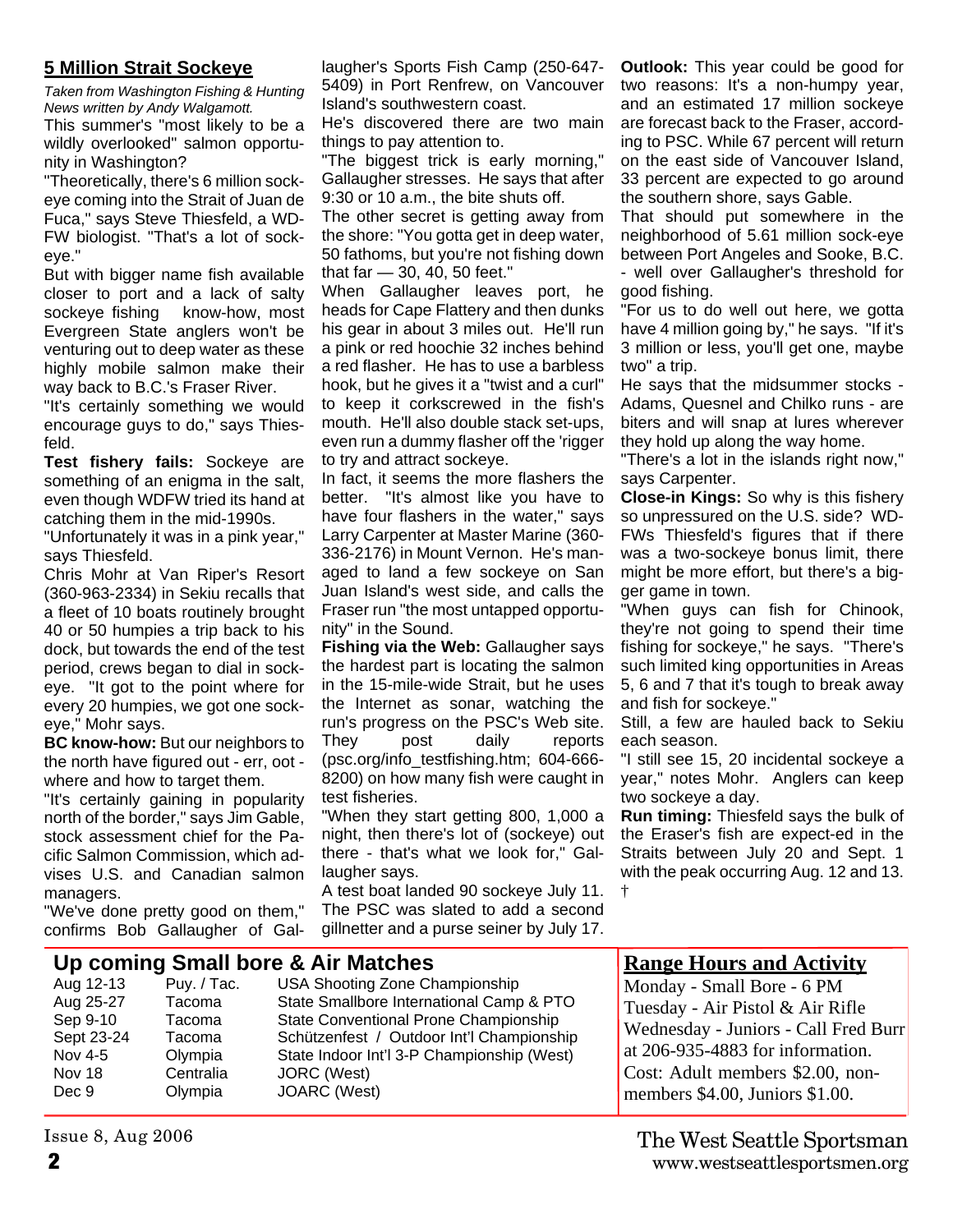### **The West Seattle Sportsmen's Club Sponsors of the Roger Dahl Rifle Training Range**

#### **OFFICERS TRUSTEES**

President – Cam Robison 206-431-8337 Jerry Mascio 206-937-3614 Vice Pres. – Greg Boyd 425-337-3771 Frank Novito Secretary – Tony Olszewski 425-226-5643 Rolf Erickson Treasurer – Fred Burr 206-935-4883

#### **Shot and Toot Winning Chili**

2 ½ lb lean ground Chuck 1 lb lean ground Pork 1 cup Onion - finely chopped 6 Garlic Cloves - finely chopped. 12 oz. Red Wine 15 oz. Tomato Sauce 1 cup Water 3 Tbls Chili Powder 2 Tbls ground Cumin 6 Beef-flavor Bouillon cubes 2 tsp Oregano Leaves 2 tsp Paprika 2 tsp Sugar 1 tsp Unsweetened Cocoa ½ tsp ground Coriander ½ tsp Louisiana hot sauce -- to taste 1 tsp Flour 1 tsp Cornmeal 1 Tbls warm Water 2 Cans Kidney Beans (Rinsed and Drained)

Rec. Sec. – Richard George Contact us at: info@westseattlesportsmen.org

In large saucepan or

**Events Calendar** Aug 2nd - Salmon Bake, Shelter

Sept 6<sup>th</sup> - Fish Fry at Club Meeting

Sept - Salmon Derby

3, Lincoln Park.

ing Trip

Dutch oven, brown half the meat; pour off fat. Remove meat. Brown remaining meat; pour Aug 11<sup>th</sup> - 13<sup>th</sup> - Ocean Smeltoff all fat except 2 Tablespoons. Add onion, garlic; cook and stir until tender. Add meat and remaining ingredients except flour, cornmeal and warm water. Mix well. Bring to boil; reduce heat and simmer covered 2 hours (or put in crock pot on

low all day).

Stir together flour and cornmeal; add ings or any good outing ideas let warm water. Mix well. Stir into chili mixture. Cook covered 20 minutes longer. Serve hot. Makes 2 quarts. †

Sept - Craw Fishing Sept - Crabbing at Jerry's If you have any ideas for programs to have at the club meetone of the Officers or Trustees know. You may contact us at:

info@westseattlesportsmen.org

| <b>New</b>                                                                                                                                                                                                                                                                                                                                 | <b>MEMBERSHIP APPLICATION</b><br><b>WEST SEATTLE SPORTSMEN'S CLUB</b>                                                                                                                                                                                                                                                                                                                                                       | <b>Renewal</b> |
|--------------------------------------------------------------------------------------------------------------------------------------------------------------------------------------------------------------------------------------------------------------------------------------------------------------------------------------------|-----------------------------------------------------------------------------------------------------------------------------------------------------------------------------------------------------------------------------------------------------------------------------------------------------------------------------------------------------------------------------------------------------------------------------|----------------|
| payment of one year's dues.<br>a true sportsman both in the field and to my brother members at all times.<br>Phone Representation of the Representation of the Representation of the Representation of the Representation of the Representation of the Representation of the Representation of the Representation of the Representation of | Date<br>for membership in the WEST SEATTLE SPORTSMEN'S CLUB and tender herewith the sum of \$25.00 in<br>"I solemnly swear that I will abide by the Constitution and By-Laws of the West Seattle Sportsmen's Club and<br>help in its up-building and I will not willfully disobey the Game Laws wherever I fish or hunt. I will always be<br>If you would like to<br>receive the Club<br>newsletter by email<br>check here. |                |
| (New Only)<br>___________________________<br>The West Seattle Sportsman                                                                                                                                                                                                                                                                    | $I$ ssue 8, Aug $2006$                                                                                                                                                                                                                                                                                                                                                                                                      |                |